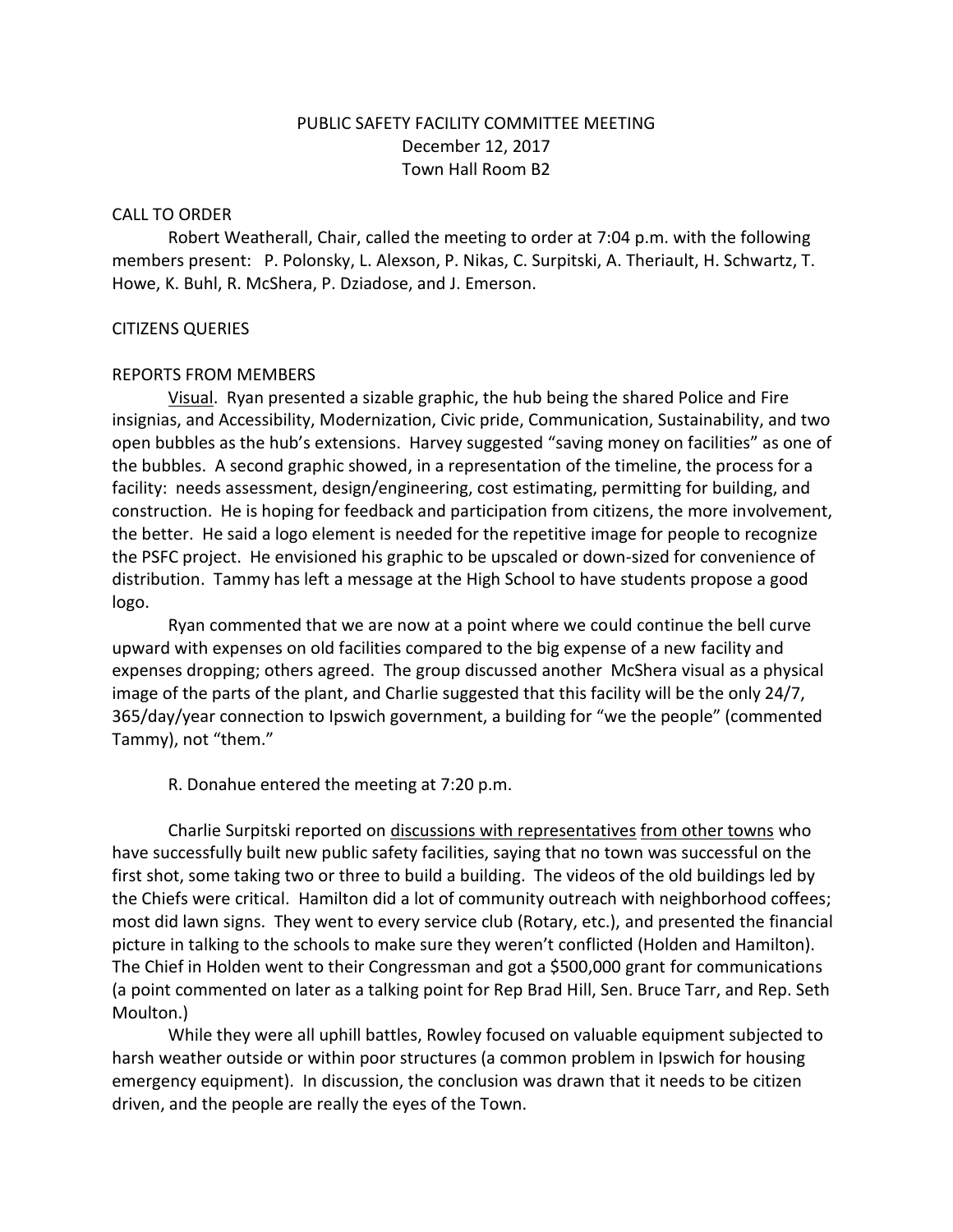Fiscal expenses to old facilities. Tammy had spoken with Sarah Johnson, Town Accountant: FY17: Police, \$41,000, Linebrook, 10,000; and Fire, \$62,000 and been given numbers from 2009 to the present, a non-inclusive number of \$612,000 for three stations (police, fire, and Linebrook) for new windows and boilers, fixing roofs and emergency repairs to generators and boilers, bricks falling down. Mold remediation was in another list—the Town's insurance contributed \$25,000 and the Town paid \$64,000. Acting Chief Andy commented that the renovations to the Fire Station after that aren't included. Others contributed slate problems, leaking drain pipes, new insulated overhead doors (Fire), emergency electric pump, extra costs for apparatus to be able to fit through the Fire's doors—all of these expenses for unforeseen repairs with a "bandaid approach" versus efficient systems in a new building. Andy added \$4,000 for apparatus floor repairs and extension for a new truck and a new storage facility outside to house displaced storage. Chief Nikas spoke of a \$65,000 amount for the police—losing a cell and adding an interview room (coming under Capital Improvement funding within the Town). New technology mandates for the police are coming as well.

The group discussed the theme "wasted rather than invested" because townspeople are unaware of the expenses to keep two poor facilities functional. An example would be the high efficiency windows installed with a leaky roof above! Another is the replacement of copper with fiber by Verizon in the old buildings.

The Town insurance for public safety building is low, but it was surmised that because the buildings are small and old, the property values are low.

Tax impact projections were at \$2 for public safety buildings in FY 2020, peaking @\$250 in FY26. Bob suggested that a visual by Ryan would be helpful with the projections as we move along.

Video/website. Linda contacted ICAM which is willing to produce videos of the current fire and police facilities following a pre-production meeting with the two chiefs. The search for a designer for a PSFC website was launched.

Fire Insurance Ratings. Acting Chief Theriault spoke of three ratings for fire insurance— Ipswich is currently at 4, 9 being the highest without a fire department, and 1 being the lowest (Cambridge is at Class 1). Response time, water pressure, and water flow are examples that influence ratings.

Charlie mentioned another "bubble"—the public's expectation for response to an emergency. Currently, certain equipment for rescues is unavailable during the winter months because of outside storage. Fire and police boats should be in climate-controlled environment. Visitors often can't find the Police Station nor a place to park when they do find it. Emergency Management (shelter in place) is not available to Ipswich currently.

Grants. To the question of grant money availability, Peter reported that Jon Hubbard, Emergency Management Director, gets grants through military surplus, but money is only available for retrofitting and not anything new. Paul Polonsky, Communications, received a